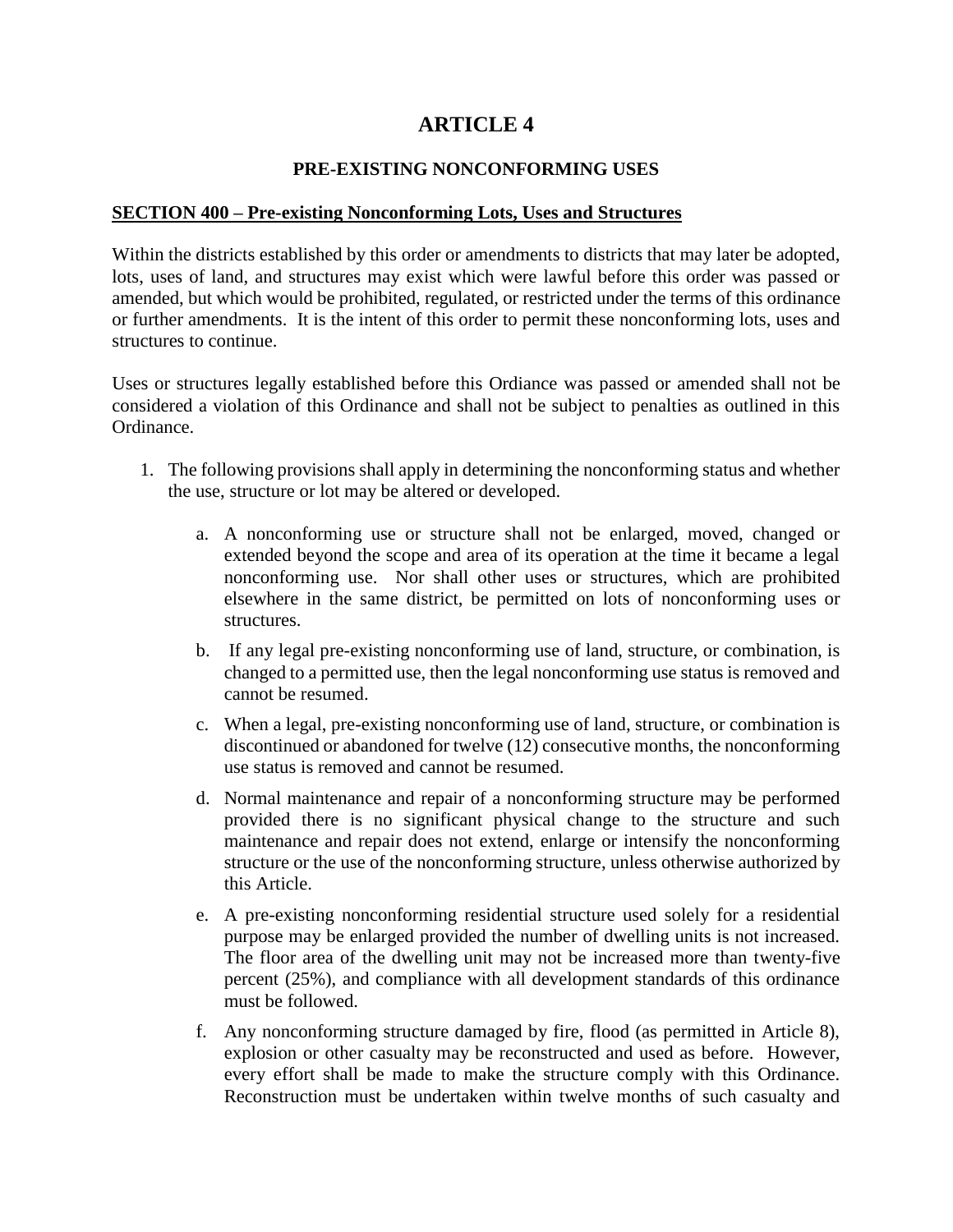completed within one year from date of initiation. In addition, the restored structure cannot have greater lot coverage or square footage (except as permitted by subsection E above) than before such casualty.

#### **SECTION 410 - Nonconforming Parcels or Subdivisions**

If any lot of record does not meet the minimum lot size and frontage requirements as established within this Ordinance and that lot existed at the effective date of adoption or amendment of this Ordinance, the owner may develop that lot in conformance with the dimensional standards previously in effect. The previous standards can be used only if the current development standard can not be applied to the lot. However, the lot must be developed in conformance with all other requirements of this order. If the lot cannot be developed under the existing standards or if the previous standards cannot be determined, a variance will be required from the Board of Zoning Appeals.

# **SECTION 420 - Nonconforming Structures**

Where a lawful structure exists at the effective date of adoption or amendment of this Ordinance that could not be built under the terms of this Ordinance, such structure may be continued so long as it remains otherwise lawful. The following provisions shall apply:

- 1. No such non-conforming structure may be enlarged or altered in a way which increases its non-conformity, but any structure or portion thereof may be altered to decrease its nonconformity;
- 2. Should such structure be moved for any reason for any distance, it shall thereafter conform to the regulations for the district in which it is located after it is moved;
- 3. When an addition is proposed for a pre-existing structure that does not meet the current setback requirements, the addition may be located along the nonconforming building line established by the existing structure. However, it may not encroach any further into such nonconforming setback unless the Board of Zoning Appeals grants a variance.

# **SECTION 430 - Change of Nonconforming Use**

The Board of Zoning Appeals shall have the power to hear and decide on applications to permit a change from one nonconforming use to another. The Board shall not permit such a change unless the new nonconforming use is equally or more compatible with permitted uses in the district in which it is located as the existing nonconforming use. The intent of this section is to allow a nonconforming use to adapt to changing economic considerations and prevent the use from becoming a blight. An application for a change of nonconforming use shall conform to the procedures for other Board applications.

The Board shall not allow any changed nonconforming use to be increased or enlarged, nor extended to occupy a greater area of land than was occupied by the original nonconforming use.